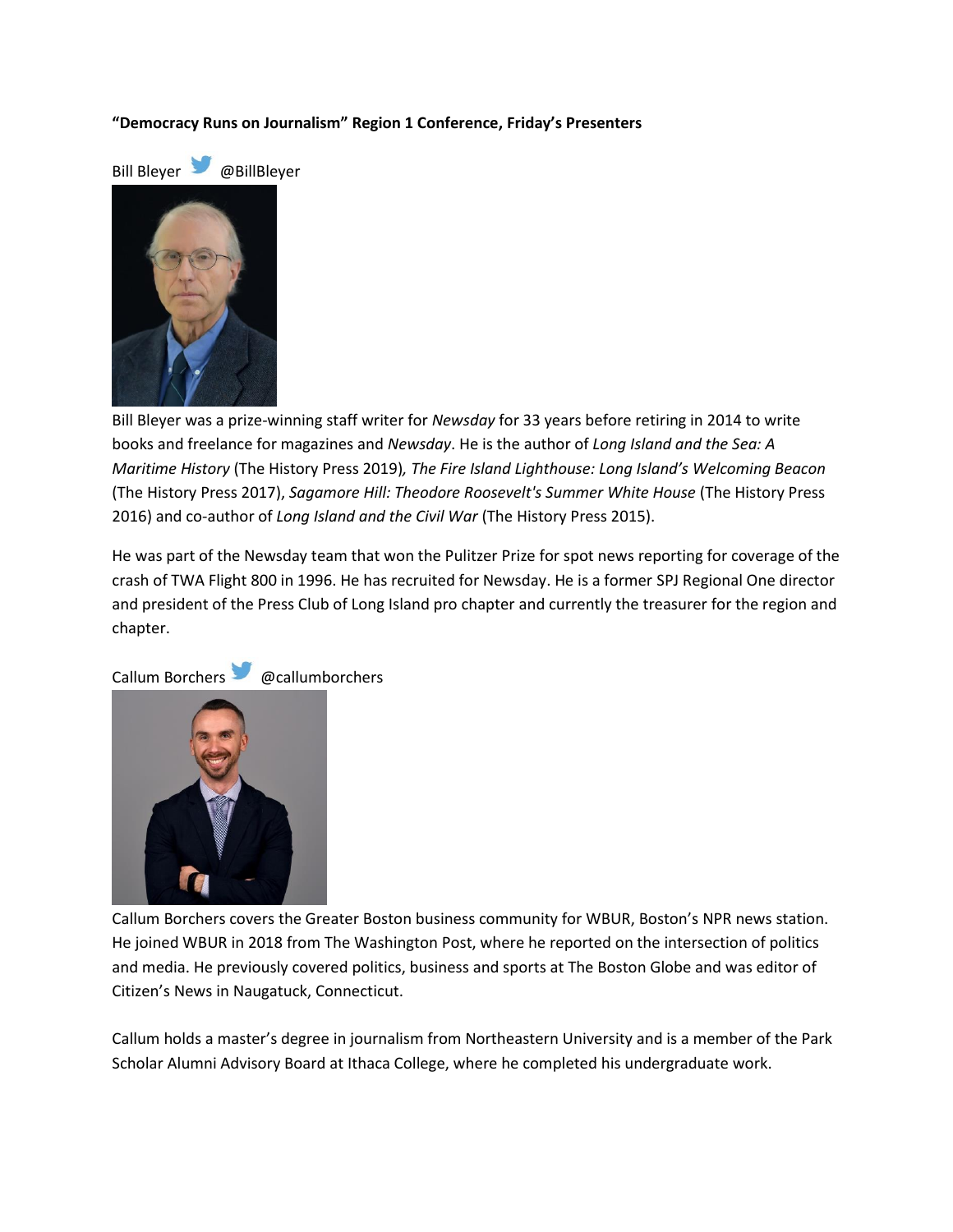### Paula Bouknight



Paula Bouknight is the Assistant Managing Editor for Hiring & Development. She oversees recruitment and the Globe's college summer internship and coop programs. She works with department and section heads to identify and attract top candidates and improve diversity in the newsroom. Bouknight began her career at The Globe in 1986 in the Sports department as a copy editor. Since then, she has worked on the news copydesk, overseen production of New Hampshire Weekly and City Weekly, and served as night editor. When The Globe embarked on the Bulldog experiment in 2000, she was placed in charge of production, and when the experiment ended, she was named one of two editors for the expanded Globe North section.

Phil Davis @PhilDavis\_CG



Phil Davis worked for NJ.com, The Daily Times and currently covers criminal justice for The Capital. He was in The Capital Gazette newsroom on the day five of his colleagues were shot and killed by a gunman last June.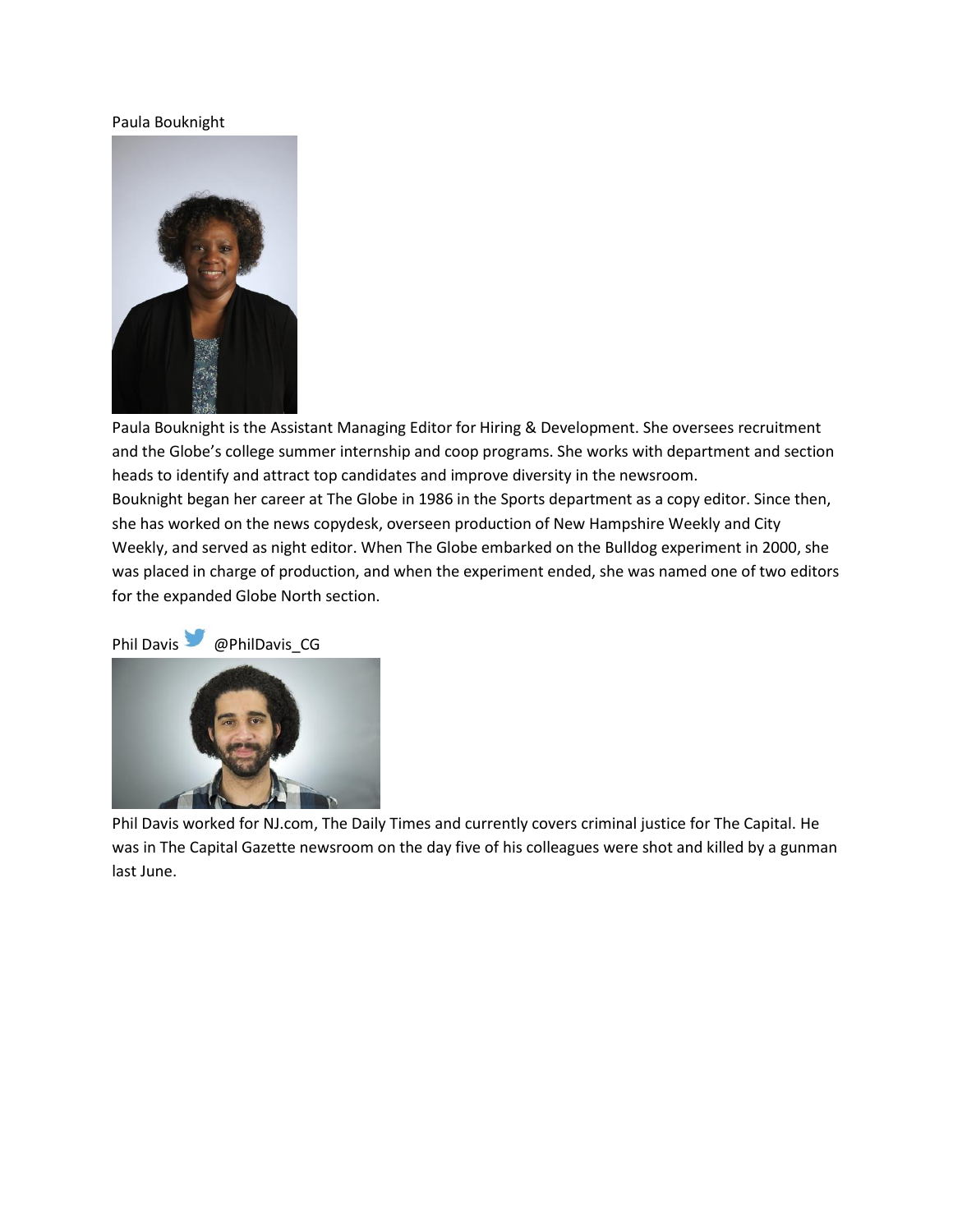#### Diane Foley



Diane M. Foley is the mother of five children, including American freelance conflict journalist James W. Foley. She founded the James W. Foley Legacy Foundation in September 2014, less than a month after his public execution. Diane is currently serving as the President and Executive Director of JWFLF.

Since 2014, she has led JWFLF efforts to fund the start of Hostage US and the international Alliance for a Culture of Safety, ACOS. In 2015, she actively participated in the National Counterterrorism Center hostage review which culminated in the Presidential Policy Directive-30. This directive re-organized US efforts on behalf of Americans taken hostage abroad into an interagency Hostage Recovery Fusion Cell, Special Presidential Envoy for Hostage Affairs and a White Hostage Response Group.

Previously, Diane worked first as a community health nurse and then as a family nurse practitioner for 18 years. She received both her undergraduate and master's degrees from the University of New Hampshire in Durham, NH.



Stephen Kurkjian spent much of his 40 years at The Boston Globe as an investigative reporter and editor. A founding member of The Globe's investigative Spotlight team, Kurkjian was a reporter on the team when it won its Pulitzer Prizes in 1972 and 2003, an its chief when it was awarded the prize in 1980. In addition, he won more than 25 regional and national reporting awards as well as the Yankee Quill in 2003. Between 1986 and 1991, he served as The Globe's Washington Bureau chief overseeing the work of eight reporters while covering the Justice Department and legal issues. In his retirement, Kurkjian wrote *MASTER THIEVES: The Boston Gangsters Who Pulled Off the Largest Art Heist in Wold History,* the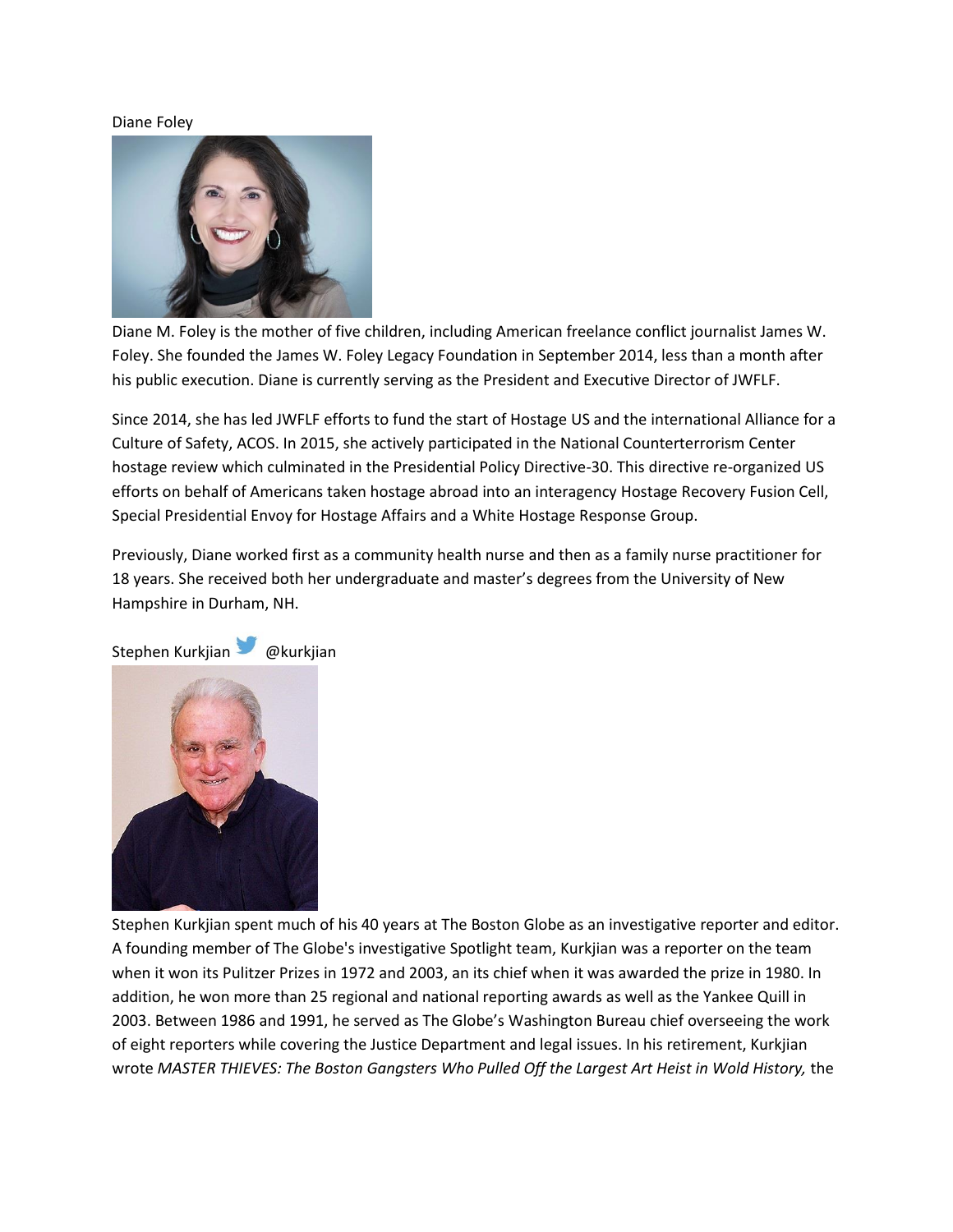definitive account of the 1990 theft from Boston's Isabella Stewart Museum. He has also written extensively about the Armenian Genocide, and is a non-practicing member of the Massachusetts Bar.

Greg Marinovich @Greg Marinovich



Greg Marinovich is co-author of The Bang-Bang Club, a nonfiction book on South Africa's transition to democracy that has been translated into six languages. He is a Pulitzer Prize-winning photographer and documentary filmmaker.

He spent 25 years covering conflict around the globe, with his writing and photographs appearing in magazines and newspapers worldwide.

His 2012 award winning investigations into the Marikana massacre of miners by police was called the most important South African journalism post Apartheid, and a book "Murder at Small Koppie" won the Alan Paton award for non-fiction in 2017.

Marinovich was Editor-In-Chief of the Twenty Ten project, tutoring and managing over 100 African journalists' work in all forms of media. He gives lectures and workshops on human rights, justice photography and storytelling. He was a Nieman Fellow at Harvard University in 2013/14 and currently teaches visual journalism and filmmaking at Boston University's Journalism school, as well as teaching photography at Harvard.

Meagan McGinnes @meaganmcginnes



Meagan McGinnes is the newsletter editor for WBUR, Boston's largest radio newsroom and an NPR affiliate. Before joining WBUR, Meagan was a senior reporter at NOSH, an online trade publication that focuses on the healthy, organic, natural packaged food industry.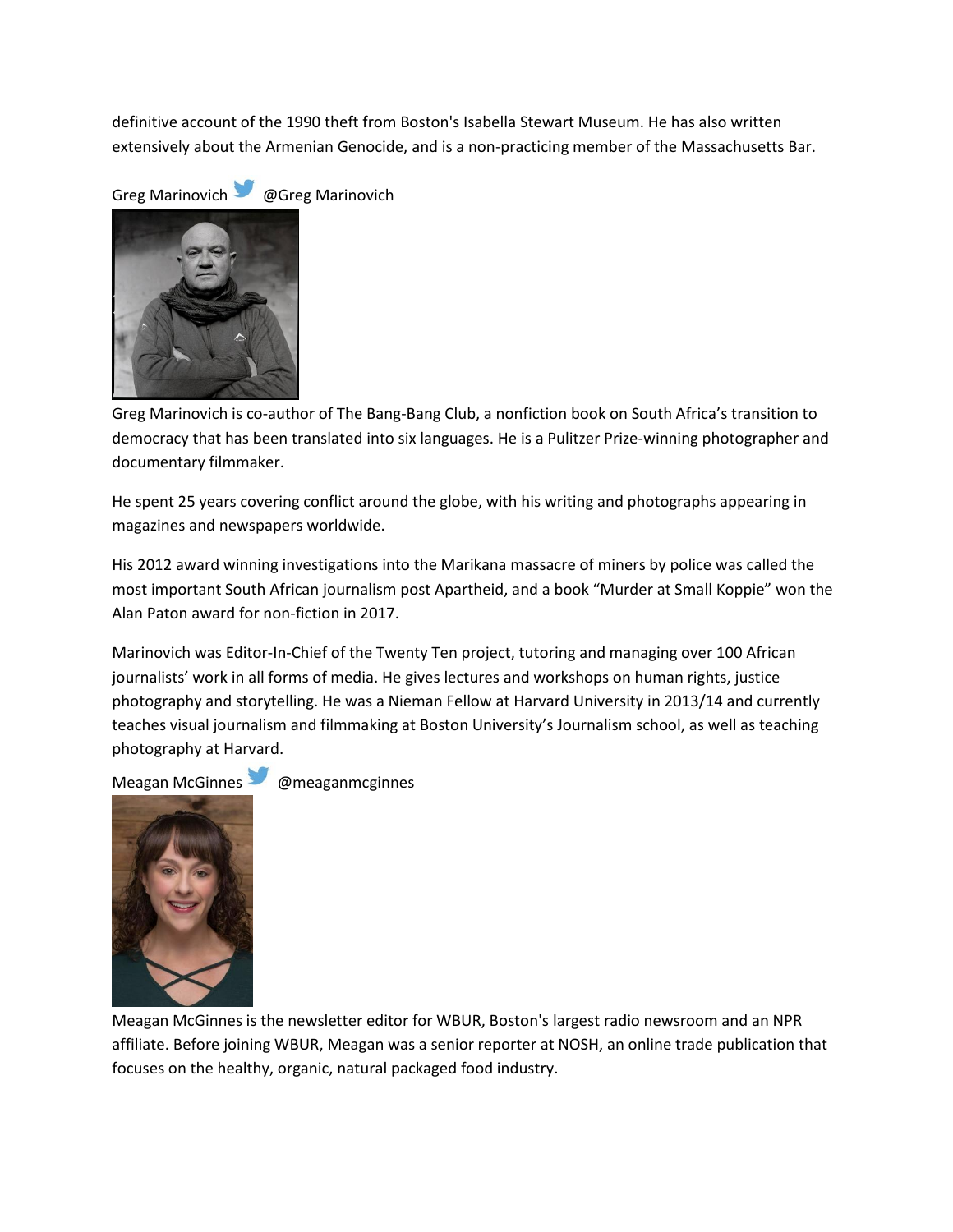Prior to her time at NOSH, Meagan was a staff writer at Boston.com where she wrote breaking news stories and features, while also assisting on special projects. Meagan additionally has contributed to the Society of Grownups, a Mass Mutual website that provides personal financing information for millennials. She graduated with a degree in journalism from Ithaca College's Park School of Communications in 2014.

At her core, Meagan is a writer and digital media strategist with interests in New England culture, locally sourced food, fitness, and telling engaging stories in innovative ways.

Brian McGrory @GlobeMcGrory



Brian McGrory, who served as a metro columnist, White House correspondent, and metro editor, is the editor of The Boston Globe.

He graduated from Weymouth North High School, then Bates College in 1984. His first newspaper job was as a reporter with the Patriot-Ledger in Quincy, MA. In 1985, he moved to the New Haven Register as a reporter, and later became the newspaper's first Washington correspondent.

McGrory came to the Globe in 1989 as a suburban reporter covering the South Shore. He worked as the Globe's roving national reporter in 1995 and 1996 before moving to the Washington Bureau that year in the job of White House correspondent to cover Bill Clinton's reelection campaign against Bob Dole, and then Clinton's second term.

McGrory moved back to Boston as a Metro columnist in 1998. He added the title of associate editor to his portfolio in 2004.

In 2007, McGrory left column writing to become the paper's Metro editor, formally the deputy managing editor for local news, running the newsroom's largest department. He served in that position until January 1, 2010, when, by previous design, he returned to his twice-weekly column. He was named editor of the paper in December 2012.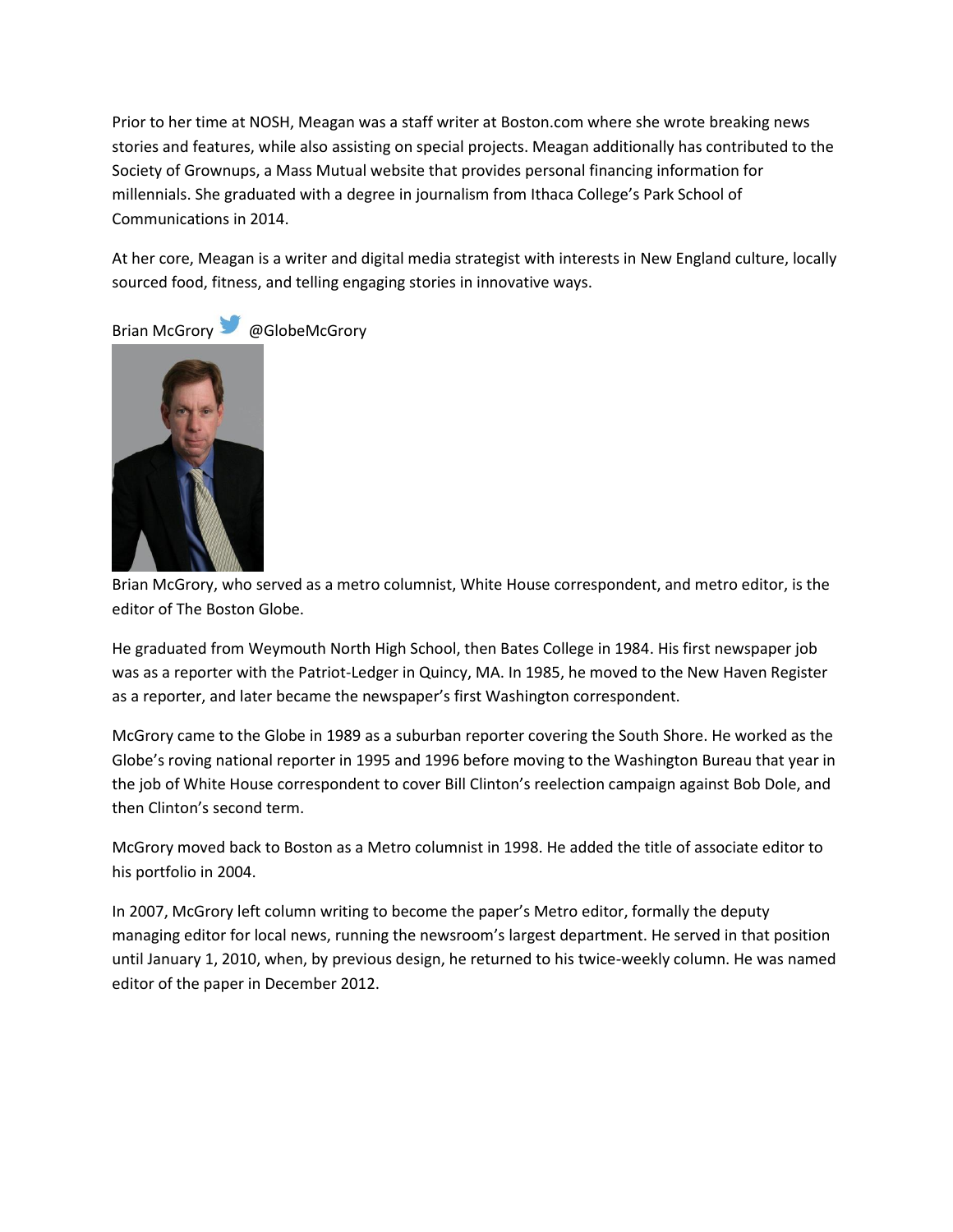

Bruce Mohl is the editor of *CommonWealth* magazine. Bruce came to *CommonWealth* from the *Boston Globe*, where he spent nearly 30 years in a wide variety of positions covering business and politics. He covered the Massachusetts State House and served as the *Globe*'s State House bureau chief in the late 1980s. He also reported for the *Globe*'s Spotlight Team, winning a Loeb award in 1992 for coverage of conflicts of interest in the state's pension system. He served as the *Globe*'s political editor in 1994 and went on to cover consumer issues for the newspaper. At *CommonWealth*, Bruce helped launch the magazine's website and has written about a wide range of issues with a special focus on politics, tax policy, energy, and gambling. Bruce is a graduate of Ohio Wesleyan University and the Fletcher School of Law and Diplomacy at Tufts University. He lives in Dorchester.

# Kristen Pope @KristenLPopeTV



Kristen L. Pope is an Award-Winning Journalist, TV Host, sought-after Speaker, and Creator of the On-Air Academy.

Kristen won a documentary award from the New York Association of Black Journalists; A Women in Media Award and also been listed as a Woman to Watch.

Most recently, Kristen contributed as a on-air reporter to NBC Boston.

Kristen runs her own boutique production company, "Pope Productions," and created the flagship variety show, *"The Positive Controversy with Kristen Pope,"* set to release it's second season. Through Pope Productions, Kristen has packaged her decade of expertise as a television broadcaster in her recently released first online course, the *"On-Air Academy,*" - the go-to course to secure your next job on air!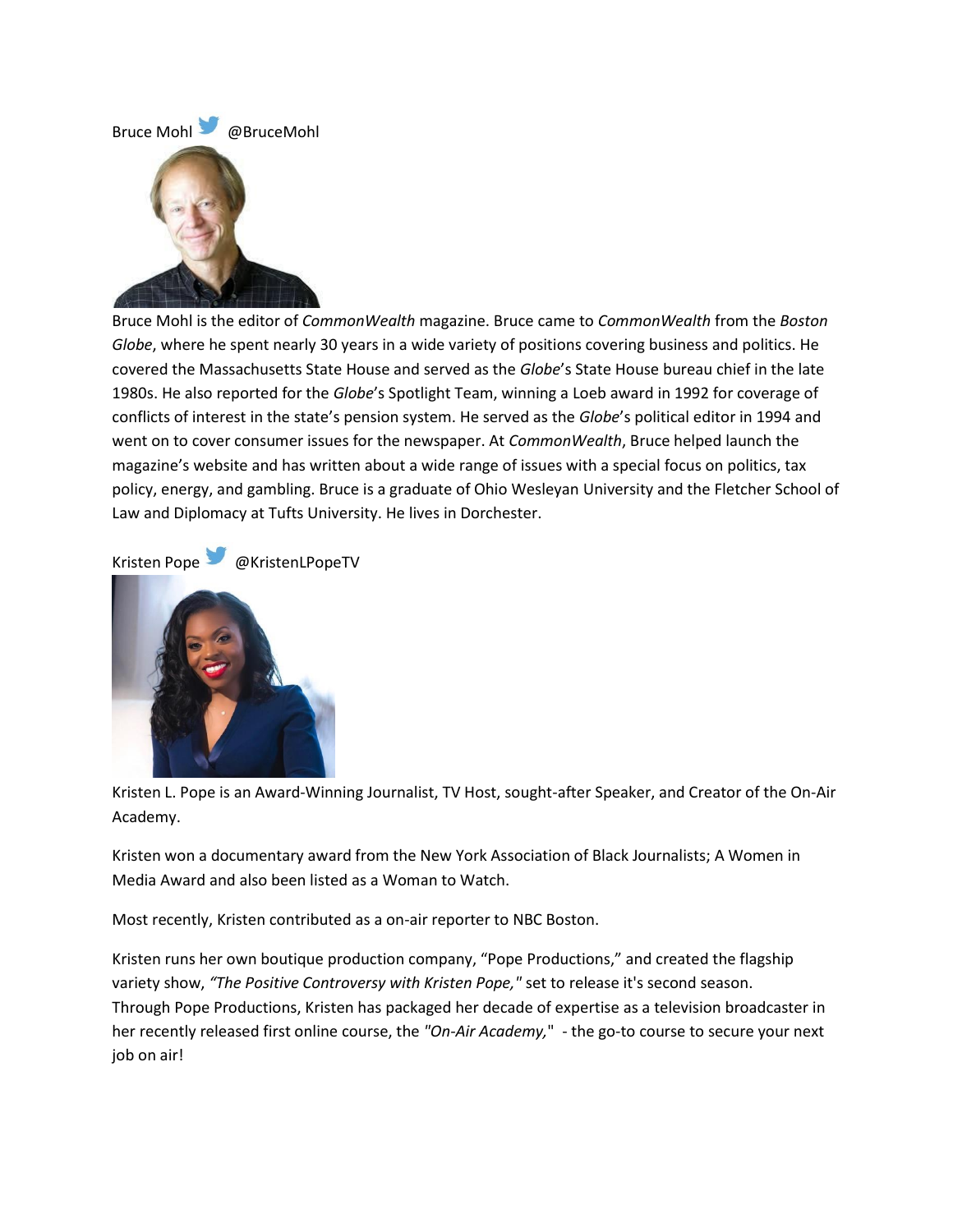

Jason Pramas is executive editor and associate publisher of the metro weekly *DigBoston* and network director of the investigative reporting incubator Boston Institute for Nonprofit Journalism. He was also the founder of: Open Media Boston (a nonprofit online news weekly that he ran from 2008 to 2015*),*

*As We Are*: the magazine for working young people (1994-1996), and the international wire *New Liberation News Service* (1990-1993, a restart of the famed *Liberation News Service*). A photojournalist by trade, he holds an MFA in Visual Arts from the Art Institute of Boston and a BA in Community Media and Technology from UMass Boston. His work has been published in hundreds of news outlets in over a dozen countries. Pramas is also an educator, an artist, a longtime labor and community activist, and a Boston native.





Alejandro Ramirez is the editor-in-chief of Spare Change News. He is also a freelance writer whose work has appeared in VICE, Boston Globe, Buzzfeed Reader, WBUR's Cognoscenti, and Dig Boston. He received his MFA in Creative Nonfiction form the Solstice program at Pine Manor College.

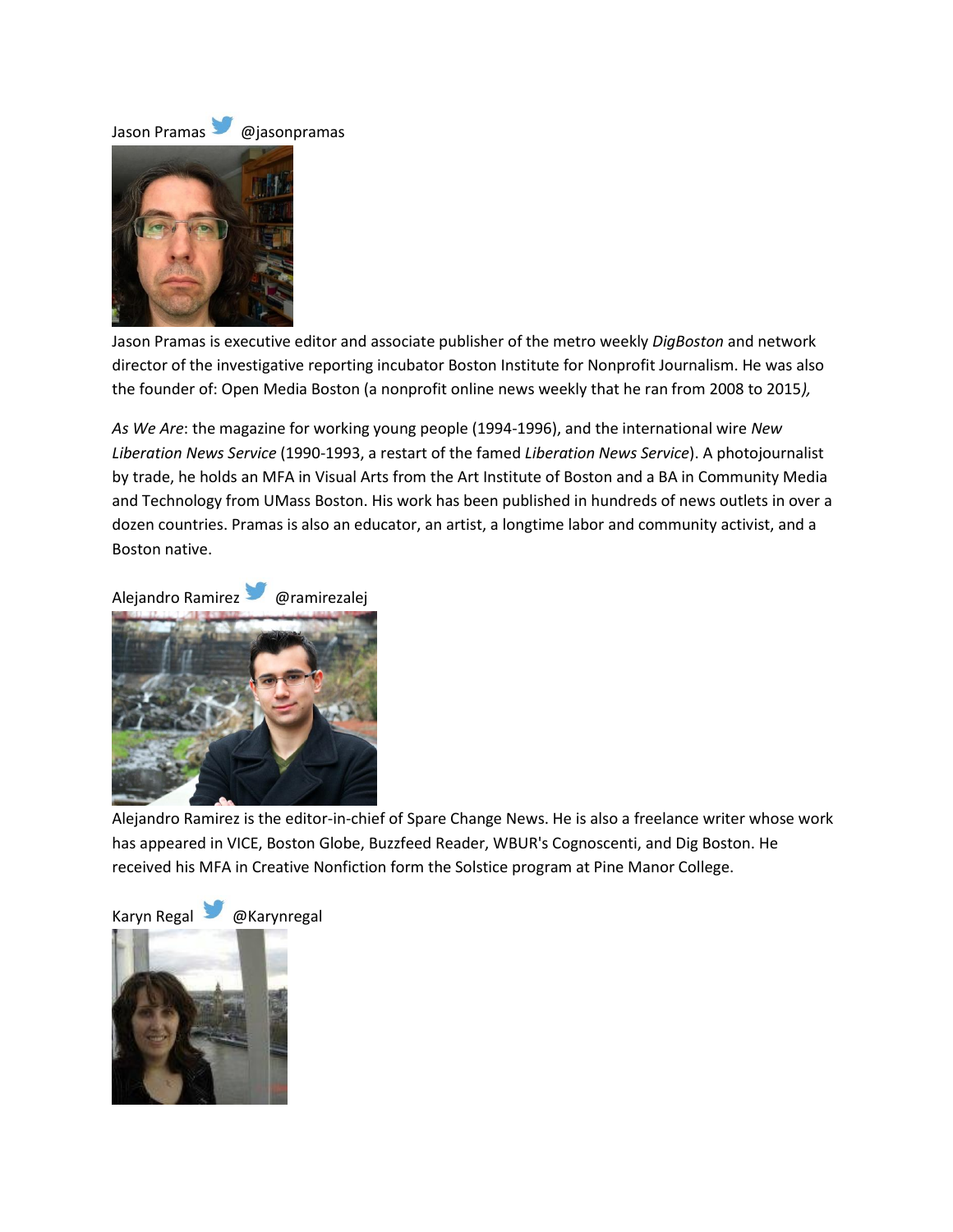Karyn Regal is an experienced crisis reporter. Originally from Massachusetts, she started her career at WCCM in Lawrence when she in high school. She went on to work at WTAG in Worcester, covering the Cold Storage Fire, where six firefighters died; she covered the Station Nightclub fire at WHJJ in Providence, which killed 100 people. As a CBS News Correspondent in New York, she anchored for over 400 stations across the country, and anchored for WCBS and 1010 WINS. She came home to Boston and WBZ in 2014, just in time for the winter of 2015 and nine feet of snow. Here at WBZ, Karyn has covered a broad spectrum of stories including Campaign 2016 in New Hampshire, multiple storms, high-profile trials, Boston and state politics, and the Columbia Gas Explosions.

Angela Rowlings @angelarowlings



Angela Rowlings has been a staff photographer with the Boston Herald since 2004 and an active board member of the Boston Press Photographers Association since 2010. Prior to her work at the Herald, Rowlings freelanced for The Associated Press as well as various national and international publications. Fluent in Spanish, she is frequently asked to interview native-speaking subjects and to interpret for reporters. A lifelong Bostonian with an appreciation for her city's rich history and diversity, she works to capture the humanity behind some of the city's most critical issues. Above all, she strives to ensure all members of the community are fairly represented in her coverage. While her primary responsibility at the Herald is to document news events visually, Rowlings has also reported on breaking news and generated feature stories. Rowlings has taught visual journalism at Boston University and photography classes for teens at ICA Boston. She attended Boston Latin School and graduated with a BS in journalism from Boston University. She was a 2018 New England First Amendment Institute fellow, and she enjoys the challenge of covering everything from double Dutch tournaments in Roxbury to presidential elections in Venezuela.